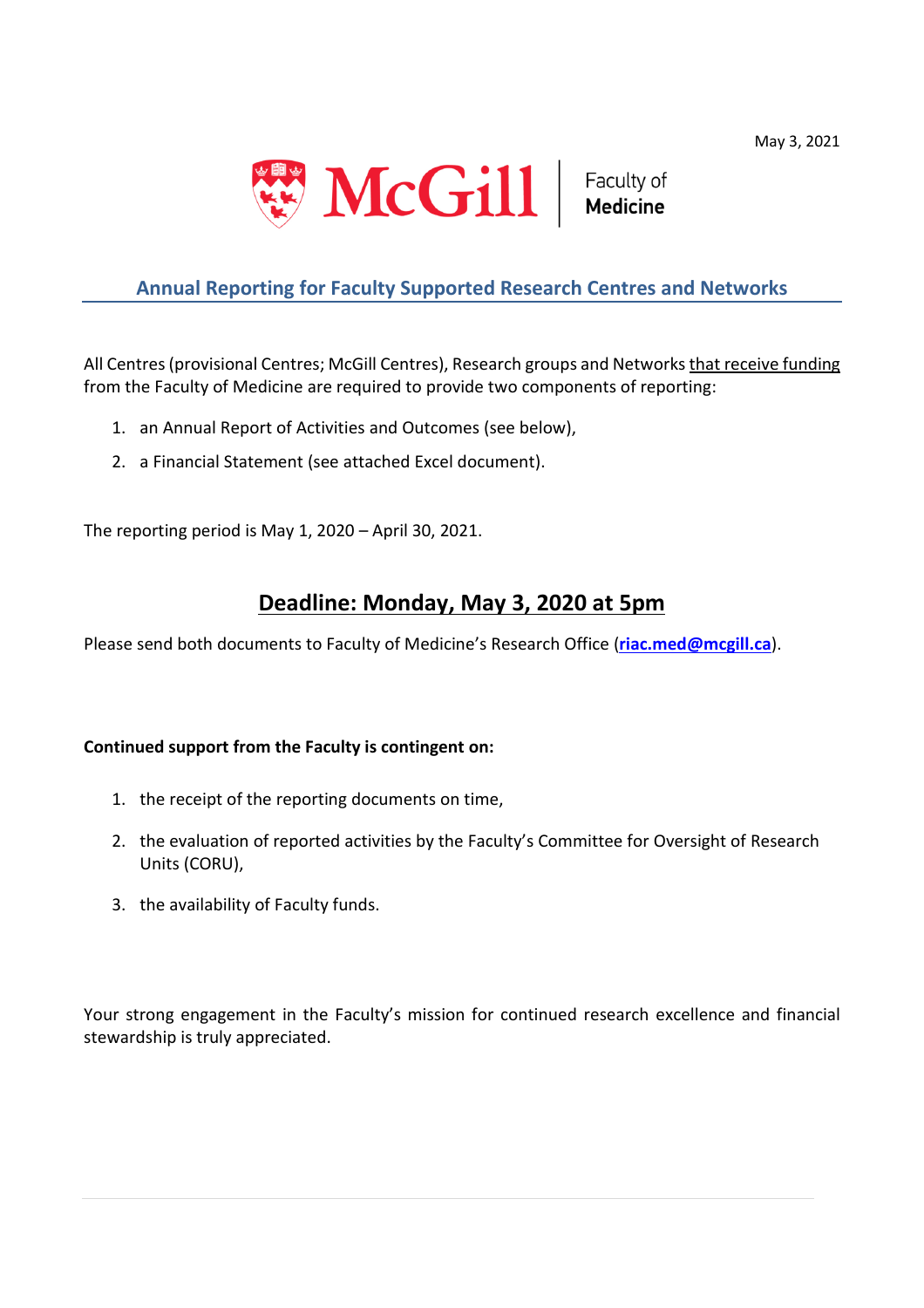

## **Annual Report of Activities and Outcomes**

- 1. Name of the Unit: The McGill University Research Centre for Studies in Aging (MCSA)
- 2. Director's contact information: Dr. Pedro Rosa-Neto, MD, PhD, Professor of Neurology & Neurosurgery, Psychiatry and Pharmacology & Therapeutics at McGill University, affiliated to the Douglas Hospital Research Centre. Tel. (514-766-2010) [pedro.rosa@mcgill.ca](mailto:pedro.rosa@mcgill.ca)
- 3. If the Unit is **a Senate-approved** McGill Research Centre, indicate date of approval: MCSA is recognized as an official Senate approved McGill Research Centre since October 1, 1984.
- 4. Mission Statement of the Unit:

The McGill University Research Centre for Studies in Aging (MCSA) started operations in 1985 with a mandate to promote research, education, and teaching in the field of aging and aging research, with emphasis on a multidisciplinary approach. The Centre's mandate has been modified to reflect the emergence of novel frontiers in the field of aging research. The current objectives of the Centre are:

- I. To actively promote research that will identify the underlying causes of age-related disease with particular emphasis on prevention and early diagnosis of age-associated cognitive decline.
- II. To actively engage in knowledge transfer and public education, designed to sensitize both scientists and the lay public at large, to health and social issues related to aging.
- III. To contribute to the training of Canadian and international undergraduate and graduate students as well as post-doctoral fellows, who focus their research on diseases of the aging population.
- IV. To strengthen the relationship of the Centre with community non-government organizations (NGOs) dedicated to age-related diseases.
- V. To deliver the compassionate and exceptional clinical care to our patients.

#### 5. Number of Unit members: total = **55 (Appendix 1)**

2 Medical Secretaries

- 1 Director 1 Alzheimer's Disease Research Unit Director 5 Faculty Clinicians 1 Chair, MCSA Education Committee/Member of the Executive Committee 1 Research Support Medical Staff 1 Administration 1 Business Development 3 Nurses 1 Social Media - Communications 1 Computer Technical Support 4 Post-Doctoral Fellows 6 PhD 3 Masters 5 Undergraduate 19 Research Personnel
- 6. Number of members affiliated with McGill's Faculty of Medicine: **42 (Appendix 1)** Total Current Members: 67 Total New Members: 5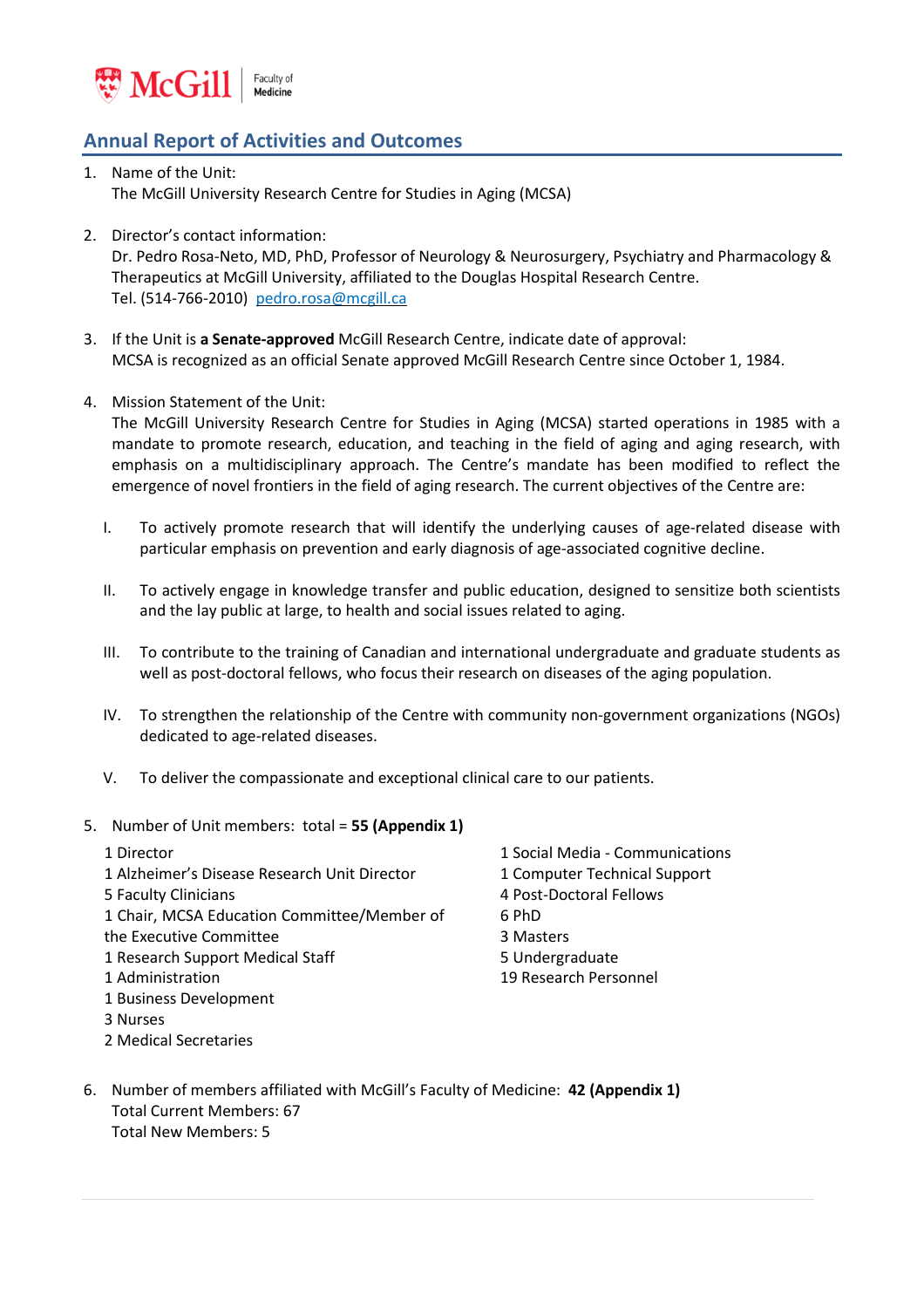## 7. **Unit's website**: URL: [www.aging.mcgill.ca](http://www.aging.mcgill.ca/)

- All sources of funding support (including the Faculty of Medicine's logo)
- The List of Members and their institutional affiliation with appropriate links
- The activities supported by the Unit
- All previous Annual Reports
- 8. Summary of past year's **goals and objectives** of the Unit.

## ▪ **Business Development**

Enhance donor relationship and fund-raising initiatives.

- Unforeseen challenges: Pandemic, enforced social distancing cancelled fundraising events/activities.
- **Education**

Community KT & Outreach Programs Online & Continue International Journal Club Series

■ Unforeseen challenges: None

Academics and Experts KT Activities Online

Unforeseen challenges: International Lecture "Laura Chalk Rowles Lectureship Series" rescheduled 2021

Continue attending International conferences

Unforeseen challenges: International NRM and PK Conference June 2020 cancelled due to pandemic

## ▪ **Research**

McGill Aging Research Community

- Support member's funding opportunities for grants & advance knowledge and multidisciplinary research about aging and dementia
- Unforeseen Challenges: None

## ▪ **Clinical Trials**

Restructure clinical trials operations at MCSA given the restriction imposed by the COVID-19 pandemic

- Unforeseen challenges: MCSA clinical trials were affected by COVID-19 pandemic and sponsors suspended recruitment due to the inability to have dosing and in-person clinic visits for patients.
- **Patient Care**

Participate in the development of the Canadian Guidelines for Telemedicine in Dementia

- Unforeseen challenges: Incorporate telemedicine within the Electronic Medical Records at MCSA.
- 9. **Major achievements** enabled by the support obtained from the Faculty

## **Business Development**

- Travel Award \$3,000
- McGill 24 Campaign
- Triannual mail out (3900), bi-weekly emails communicating/engaging with supporters through newsletters, thank you letters (155).
- **·** Implementation of Social Media: YouTube, Facebook, Twitter, links to donation page, outreach participants that attended KT online activities, connections are more inclined to build new donor lists. (**Appendix 1)**
- Total donations \$71,100.00

## **Education – Community, KT and Outreach (Appendix 1)**

- 49 online Brainy Boomer Lectures & 32 online Exercise for Senior's Total Participants = 1731
- 3 Health Day Virtual Events
- Virtual McGill Employee Health Fair Introduced free online Cognitive Training "S.N.A.P." = 560 viewers/booth
- 8 MCSA Education Committee meetings (13 members)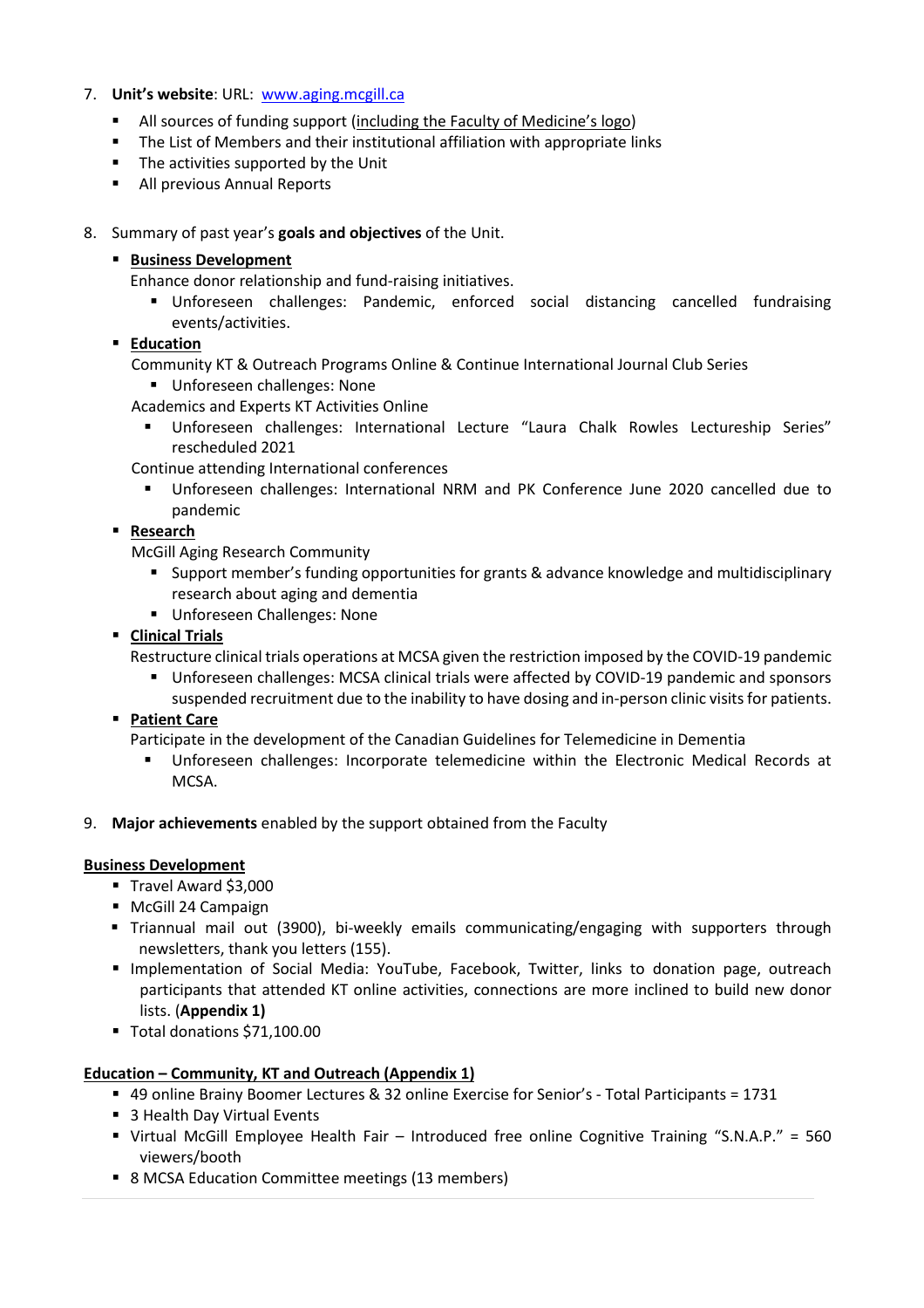

- 35 MCSA Administration Meetings (6 members)
- 4 MCSA Newsletters (April, August, November 2020 & April 2021)
- Social Media: YouTube, Facebook, Twitter, Virtual platforms Enhanced MCSA's KT activities was an incredible opportunity in creating support groups, alleviating social isolation by connecting participants twice a week for over 10 months. Links provided in reminder emails and Zoom chat box.
- Website updates: Aesthetics; organization of pages; more user friendly, displays projects in a clear and concise manner; create clear connections between MCSA and other cohorts/labs.

#### **Education – Academic and Expert KT activities (Appendix 1)**

- 4 Virtual Conferences: AAIC (July 27-31, 2020), CCNA (Oct. 14-16, 2020), AAIC Neuroscience Next 2020 (Nov 9-10, 2020) & AD/PD 2021 (March 9-14,2021)
- **MCSA 35<sup>th</sup> Anniversary Zoom-celebration (1985-2020) Total Participants = 71**
- NRM International Conference online rescheduled Dec. 2, 3, 4, 2021
- New event called MCSA International Journal Club in Dementia: 14 (40-80 participants / conference)

#### **Research (Appendix 1)**

#### McGill Aging Research Community

- Grant Competitions: The Centre participated in 5 grants applications; 2 applications were successful in the amount of \$371,000
- Travel Awards/Scholarships: \$100,000
- CFI -funded plasma Biomarker infrastructure (MCSA and Department of Pharmacology) (\$1,054,000)
- Prevention: E-SNAP (formerly P.O.N.D.E.R.), free online cognitive training games, was recently revamped as a platform for remote cognitive assessments.
- Peer reviewed Publications
	- o Published by 2 or more core members: 70 (Dr. Rosa-Neto, Dr Gauthier, Dr. Rajah, Dr. Breitner, Dr. Chertkow, Dr. Villeneuve, Dr. Massarweh, Dr. Chakravarty, Dr. Cuello, Dr. Ismail, Dr. Gelinas, Dr. Vitali, Dr. Poirier, Dr. Saha-Chaudhuri, Dr. Dagher, Dr. Doyon, Dr. Zimmer, Dr. Kok-Pin)

3. AVANIR

- o Centre Members: 409
- TRIAD Assessment of Social Isolation and Cognition (TASIC) 535 calls conducted (April to July 2020) & Round 2 Follow-up 100 participants (March 2021)
- TNL Lab Meetings: Weekly (48)
- Clinical Trial Meetings: (10)
- Clinical Operations Meetings: Weekly (42)
- Clinical Cohort Meetings: Weekly (35)

#### **Clinical Trials**

- New Clinical Trials (Covid-19 Pandemic on hold)
	- 1. DIAN OBSERVATIONAL STUDY NIH
	- 2. DIAN COGNITIVE RUN STUDY NIH 4. BUENA
- Updated Clinical Trials SOPs

#### **Patient Care**

- **MCSA Clinic: 759 follow up visits 87 new patient visits. Our clinical assessments and research** activities will continue to be conducted online.
- 600 patient charts have been scanned and sorted in Electronic Medical Records (75% completed) Expected date of completion December 2021.
- TRIAD Cohort 2020-2021 Number of new participants: 50
	- Blood Collected: 165
	- Neuropsychological assessment performed: 137
- PET Scans conducted: 157
- Diagnostic lumbar punctures performed (LP's): 118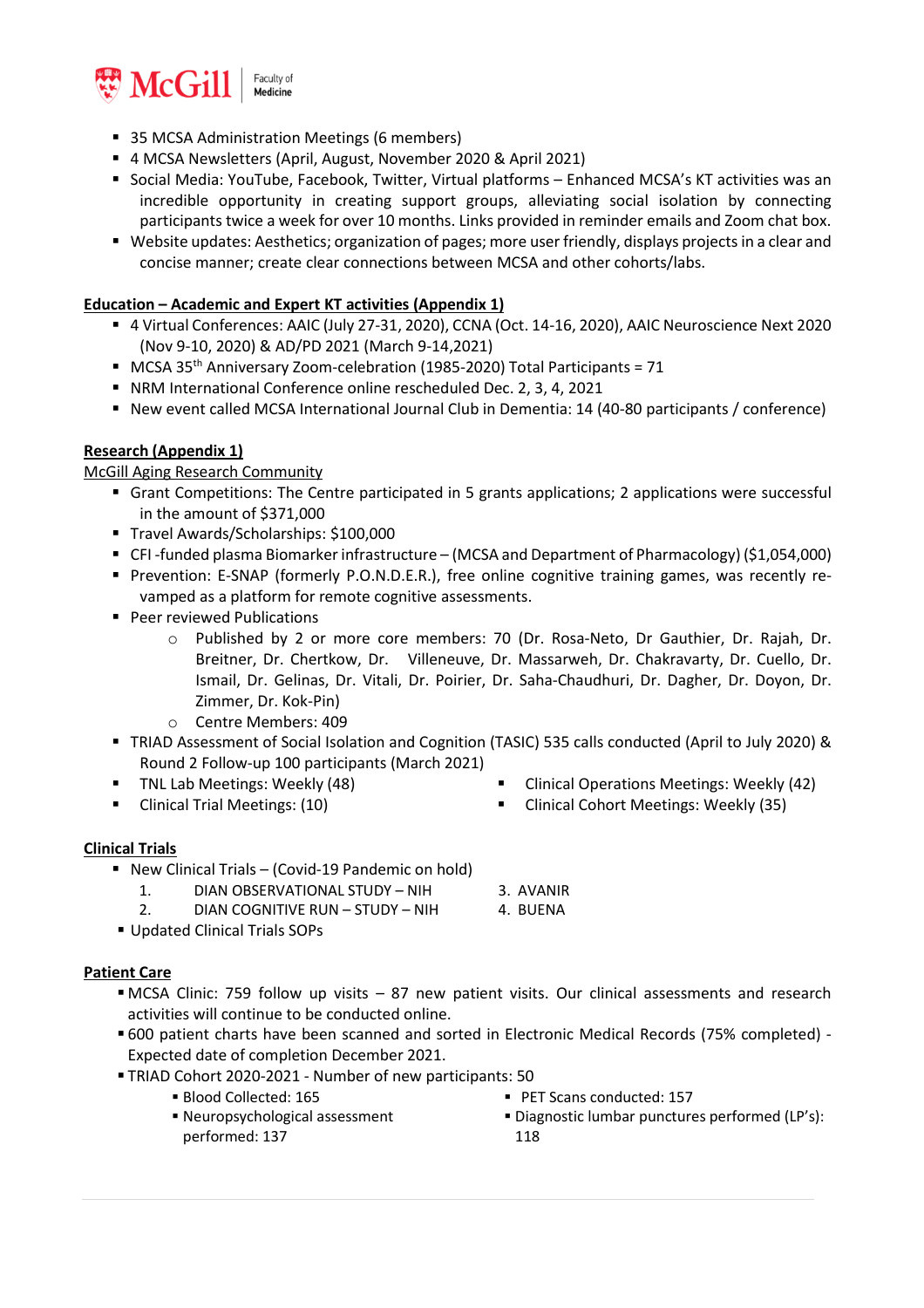10. **New Members** who joined the Unit in the past year and their **institutional affiliation(s)**.

| <b>Name</b><br>Last, First             | <b>Title</b><br>PI, Staff or Trainee<br>[Graduate student (GS)<br>or post-doctoral fellow<br>$(PDF)$ ] | Type of<br>Membership Full,<br><b>Associate</b> | Affiliation(s)               |
|----------------------------------------|--------------------------------------------------------------------------------------------------------|-------------------------------------------------|------------------------------|
| Benicio, Frey                          | PI                                                                                                     | Adjunct Professor                               | <b>McMaster University</b>   |
| Clifford, Cassidy                      | PI                                                                                                     | <b>Adjunct Professor</b>                        | University of Ottawa         |
| Doyon, Julien                          | PI                                                                                                     | Associate<br>Member                             | <b>McGill University</b>     |
| Geddes, Maiya                          | PI                                                                                                     | Associate<br>Member                             | <b>McGill University</b>     |
| Zahinoor, Ismail                       | PI                                                                                                     | <b>Adjunct Professor</b>                        | <b>University of Calgary</b> |
| Servaes, Stijn                         | <b>PDF</b>                                                                                             | Student                                         | <b>McGill University</b>     |
| Sato-Fitoussi, Maria                   | PhD                                                                                                    | Student                                         | <b>McGill University</b>     |
| Kulasek, Michal                        | Undergraduate Student                                                                                  | Student                                         | <b>McGill University</b>     |
| Pallen, Vanessa                        | <b>Staff</b>                                                                                           | N/A                                             | MCSA (Concordia University)  |
| Fereydouni-<br>Forouzandeh,<br>Parissa | <b>Staff</b>                                                                                           | N/A                                             | MCSA (Concordia University)  |
| Butt, Kaitlyn                          | <b>Staff</b>                                                                                           | N/A                                             | <b>McGill University</b>     |
| Chamoun, Abir                          | <b>Staff</b>                                                                                           | N/A                                             | <b>MCSA</b>                  |
| Baldo, Dayna                           | <b>Staff</b>                                                                                           | N/A                                             | <b>MCSA</b>                  |
| Altamirano, Teresa                     | <b>Staff</b>                                                                                           | N/A                                             | MCSA (McGill University)     |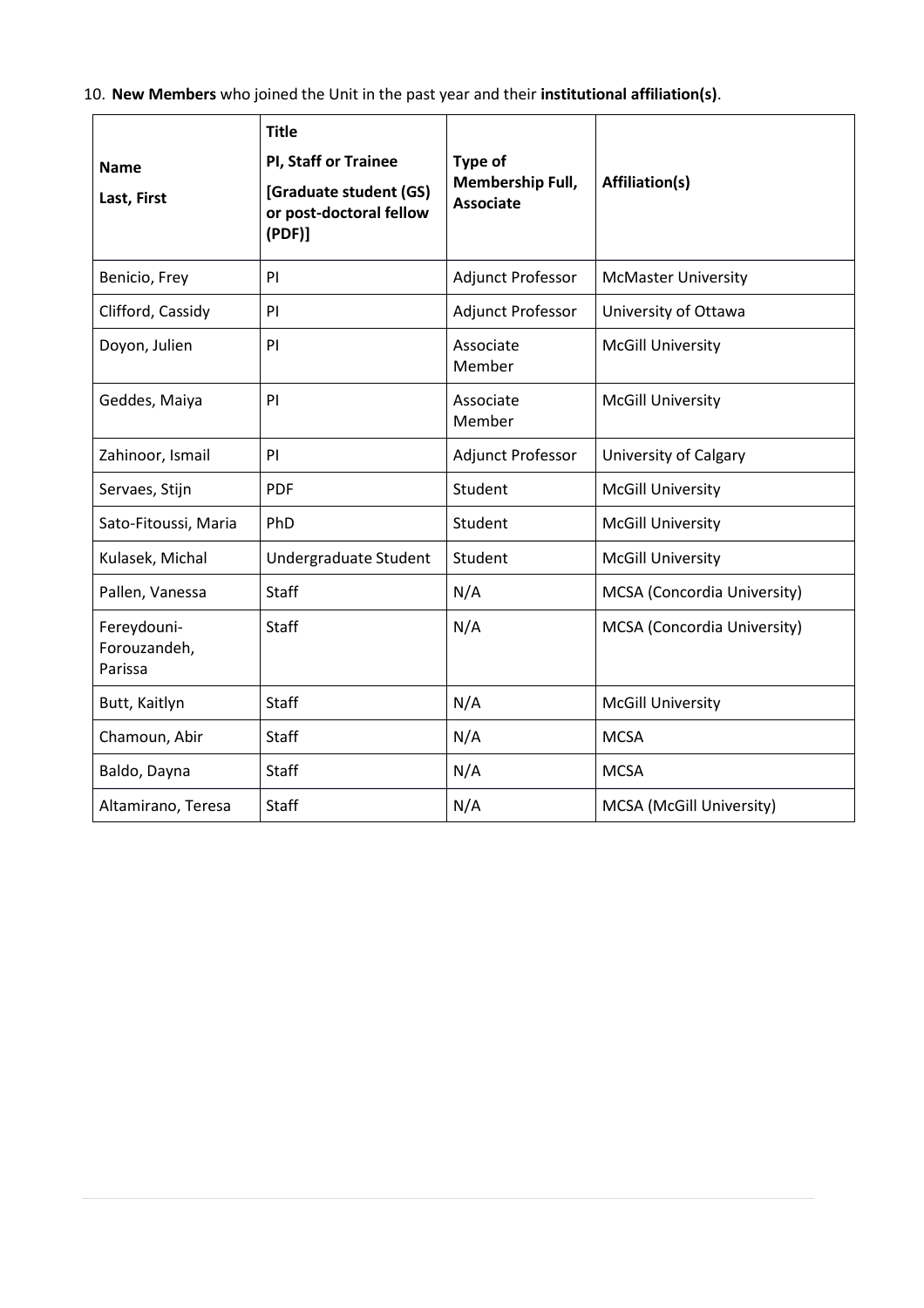11. Members who have **left the Unit** over the reported year.

| <b>Name</b><br>Last, First | <b>Title</b><br>PI, Staff or Trainee<br>[Graduate student<br>(GS) or post-doctoral<br>fellow (PDF)] | <b>Type of Membership</b><br><b>Full, Associate</b> | Affiliation(s)                               |
|----------------------------|-----------------------------------------------------------------------------------------------------|-----------------------------------------------------|----------------------------------------------|
| Breitner, John             | PI                                                                                                  | <b>Associate Member</b>                             | <b>McGill University</b>                     |
| Cole, Martin               | PI                                                                                                  | <b>Associate Member</b>                             | <b>McGill University</b>                     |
| Cote, Robert               | PI                                                                                                  | <b>Associate Member</b>                             | <b>McGill University</b>                     |
| Hepple, Russel             | PI                                                                                                  | <b>Adjunct Member</b>                               | University of Florida                        |
| Parent, Andre              | PI                                                                                                  | <b>Affiliate Member</b>                             | Institut Universitaire en Santé de<br>Québec |
| Pascoal, Tharick           | <b>PDF</b>                                                                                          | <b>Student Member</b>                               | <b>McGill University</b>                     |
| Benedet, Andrea            | <b>PDF</b>                                                                                          | <b>Student Member</b>                               | <b>McGill University</b>                     |
| Paliotti, Karina           | <b>Staff Research</b><br>Assistant                                                                  | N/A                                                 | <b>McGill University</b>                     |
| Joung, Ellie               | <b>Staff Lab Research</b><br>Assistant                                                              | N/A                                                 | <b>McGill University</b>                     |
| Li, Veronica               | <b>Staff Research</b><br>Assistant                                                                  | N/A                                                 | MCSA (Concordia University)                  |
| Racinto, Sherlaine         | <b>Staff Research</b><br>Assistant                                                                  | N/A                                                 | MCSA (McGill University)                     |
| Yahi, Ourdia               | <b>Staff Research</b><br>Assistant                                                                  | N/A                                                 | MCSA (Université de Montreal)                |
| Mayhew, Carley             | <b>Research Nurse</b>                                                                               | N/A                                                 | <b>MCSA</b>                                  |
| Polcaro, Maria             | Coordinator/Research<br><b>Nurse</b>                                                                | N/A                                                 | <b>MCSA</b>                                  |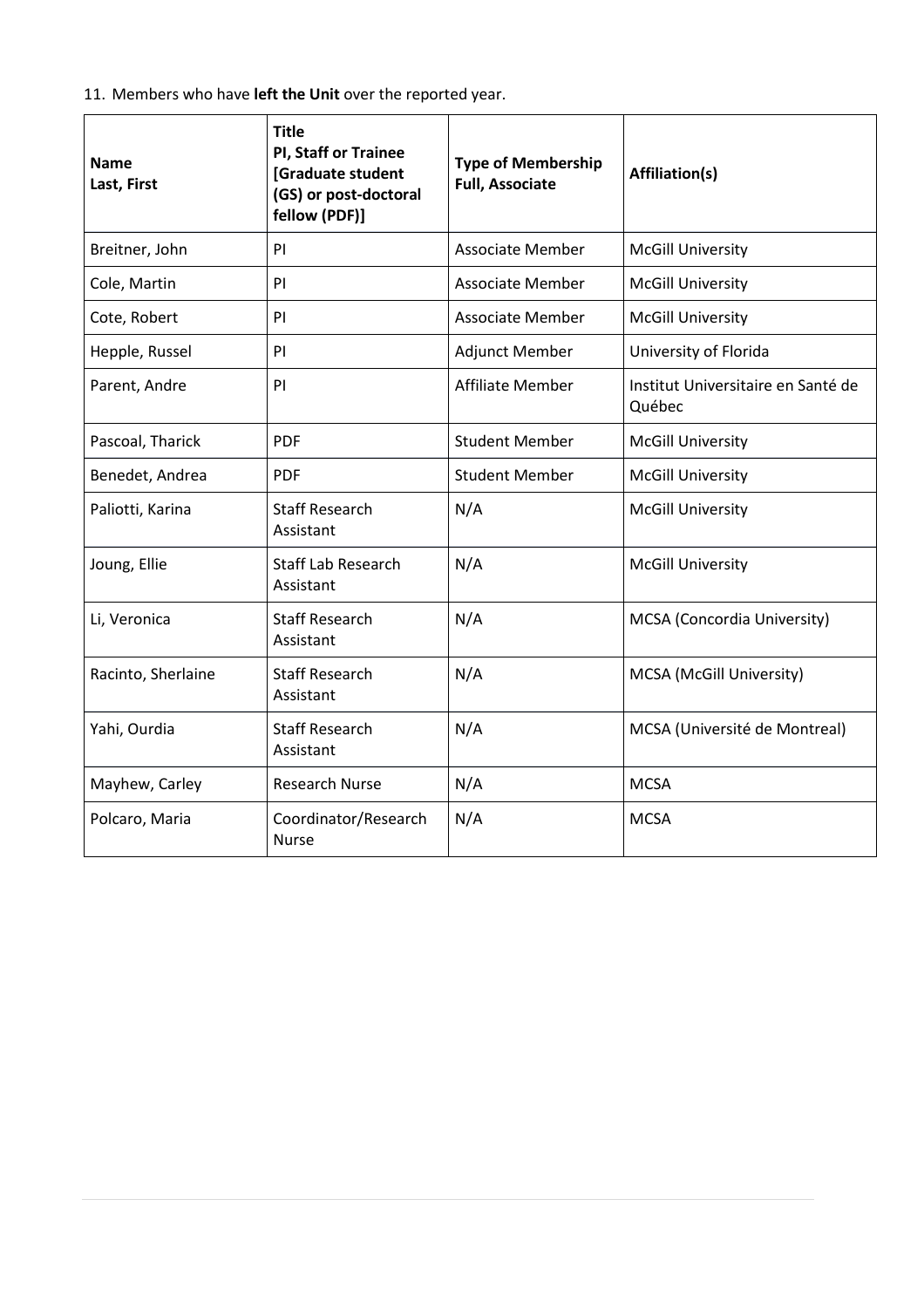12. State how the current and forecasted activities of your Unit align with the Education or Research mission (Strategic Research Plan) of the Faculty of Medicine and/or other Faculties at McGill.

The MCSA research vision aligns with the McGill strategic theme to " Advance dementia prevention and therapies via the integration of excellent patient care, transformative research and world-class knowledge dissemination." Our current forecasted activities have significant societal impacts by addressing key knowledge gaps related to aging and dementia. These activities aim at (1) fostering creativity, (2) promoting innovation, (3) collaboration and (4) partnership within equitable, diverse, and inclusive environments. The COVID-19 crisis accelerated our efforts for innovating solutions in teaching and KT activities:

- The MCSA in conjunction with the Ludmer Center (Dr. Yasser Iturria) started the McGill Aging Research Community e-meetings (e-MARC meetings) to further promote innovation and partnership within McGill and internationally.
- Dr. Natasha Rajah, Chair of the Douglas Equity, Diversity, and Inclusion (EDI) will guide us with EDI best practices to develop E-versions of Brainy Boomers lectures specially designed with equity and diversity inclusion.
- Partnership with the McGill Dementia Education Program (DEP) in the writing of the World Alzheimer Report 2021 on the diagnosis of dementia on behalf of Alzheimer Disease International.
- $\blacksquare$  MCSA initiated in 2019 the 5<sup>th</sup> CCDTD and we are making possible the dissemination of guidelines in A&D-TRCI with publications under special topics.
- **EXECTA INCOVER 19 IN ALCT INCOVER 1** MCSA intituation the ASC Task Force on Dementia Care Best Practices for COVID-19 with major contributions from Dr. Maiya Geddes and Dr. Paolo Vitali.
- Partnership with researchers in Sweden and the University of Pittsburgh for the validation of plasma ptau isoforms as biomarkers for AD pathology in symptomatic patients.
- Partnership with Singapore with study funded by the Alzheimer's Association with researchers Dr. Kok Pin Ng and Dr. N. Kandiah.
- Partnership with Japanese scientists in Fukui setting up a TRIAD-like Cohort.
- **The MCSA coordinates DIAN-CANADA. We have maintained our cohort of families with autosomal** dominant mutations and have peer-reviewed funding to initiate the DIAN-TU cognitive run-in as a prelude to new clinical trials using novel anti-tau therapies. Results of the RCT using two anti-amyloid monoclonal antibodies are being published.
- The MCSA initiated COVID-Related surveys with instrument development, with Dr. Suzanne King.

13. Explain why support from the Faculty of Medicine continues to be crucial to the operations of the Unit

Due to the on-going pandemic, the MCSA has sustained its administrative and KT activities despite the ongoing pandemic. However, any additional funding from the Faculty of Medicine can support MCSA to help with any financial loses that occurred during the pandemic, which include but not limited to loss of revenue from suspended clinical trials, infrastructure expenses (electronic medical records yearly fee = \$8000, new computers/laptops/scanners =  $$25,000$ , calibration and maintenance of lab research equipment = $$5000$ , server maintenance = \$12,000), new hires, etc.

Support from the Faculty would enhance the network of collaborations across our MCSA members. Importantly, funding from the Faculty of Medicine could provide means to address important challenges related to engagement of geriatric populations in research as well as in our outreach activities. As predicted the COVID-19 pandemic continues, MCSA should excel in retaining its clinical and research population by innovating efficient tele-assessment methods to reduce the risks of in-person visits in our Centre. Unfortunately, many of the tele-assessment applications have been designed for a younger population. Therefore, this creates limited resources for enhancing the accessibility to seniors with limited knowledge of computers, reduced visual and/or auditory acuity. More specifically, Faculty funding would allow MCSA to cover the expenses of web designers and programmers needed to create dedicated online applets and wearable devices optimized for assessing geriatric populations.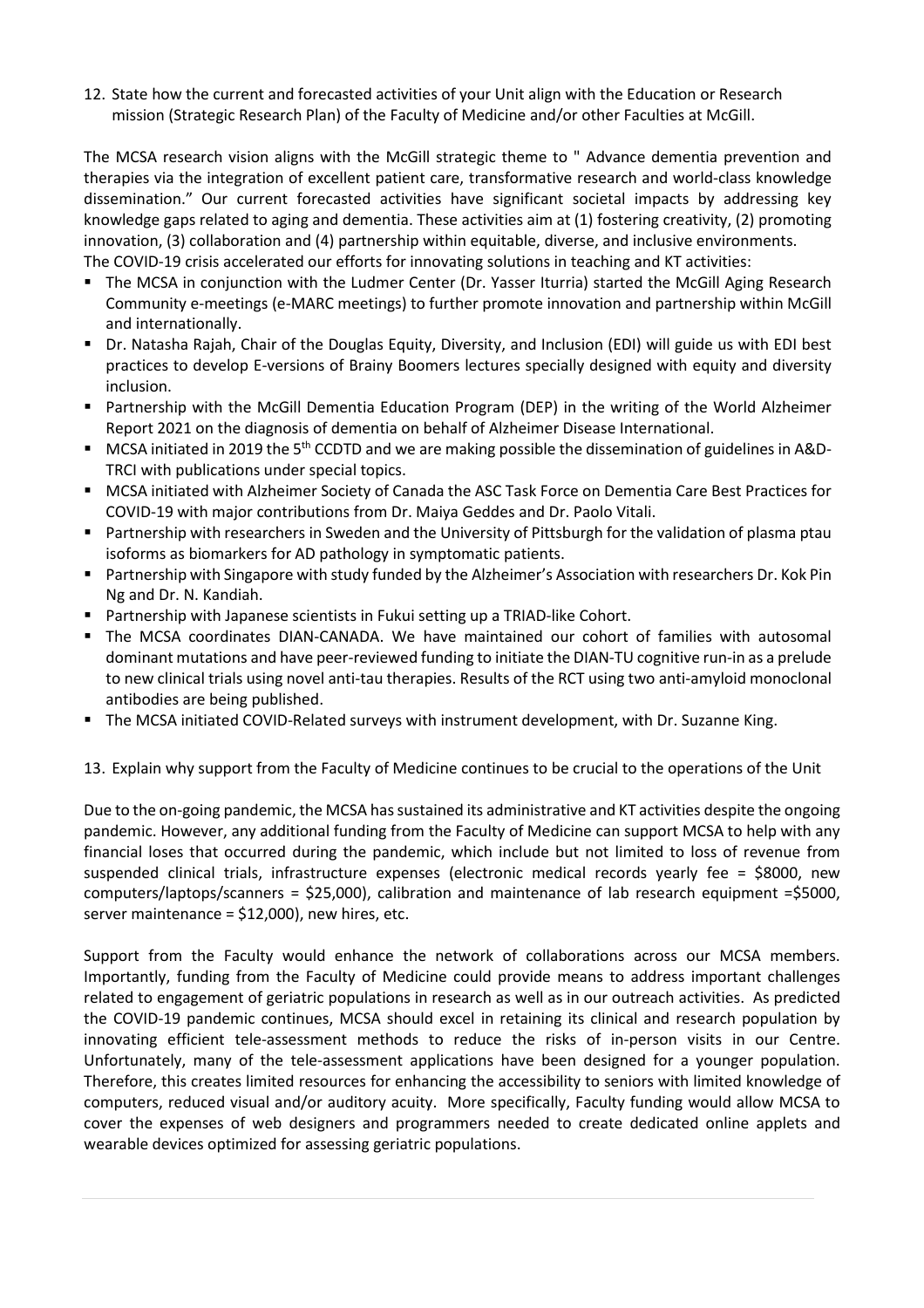14. List action items that the Unit has taken or will consider taking in the next year towards growth and sustainability of its operations

- **Lead the World Report focusing on the Diagnosis of Dementia (2021)**: The MCSA will play a leadership role in Dementia International Guidelines and world reports in the next five years.
- **Innovative online outreach KT programs**: Online outreach programs will be the crucial strategic direction to pursue (YouTube Channel) to support social isolation and healthy lifestyles.
- **Telemedicine in Dementia Care & Cognition**: Advancing online cognitive assessments.
- **Excellence in Early Dementia Biomarker Research:** Focus early diagnosis; MCSA will conduct transformative research to develop affordable biomarkers in the next five years. MCSA will be at the forefront in the next generation of dementia biomarkers with the development of precision diagnostic tests for dementia using plasma samples and for other non-Alzheimer's dementias.
- **Enrich Collaborations via open science:** MCSA has built a prolific network of collaborators such as Douglas Research Institute, CIUSSS de l'Ouest-de-l'Ile-de Montreal, Douglas Research Aging Centre, McGill Departments of Pharmacology and Therapeutics and MNI Brain Imaging Centre. MCSA continues to support successful grants with industry partners, such as Brain Canada (Kalgene) and in conjunction with the MNI, plays a role in the dementia component of the successful "Strategic Innovation Fund (SIF4) Program application entitled "Marathon of Hope Digital Health and Discovery Platform." In the next 5 years this will nurture our research and training capacity with novel participants and further enrich and foster new collaborations.
- **Enhance Equity, Diversity & Inclusion (EDI):** MCSA has a long history supporting equity, diversity and inclusivity in its working environment however little research or outreach activities has been devoted to this topic. MCSA will enhance EDI best practices in our outreach activities by including EDI issues in our Brainy Boomer Lecture series with the help of Dr. Rajah in designing an effective strategy.

15. Provide suggestions about how the Faculty could do better to support the Unit and research efforts in general (e.g., centralized data repositories, institutional data management plans, support for software developments, guidance for adopting open-science practices, simplification of administrative procedures, etc.)

The most pressing need at this moment is the ability to pool together the expertise of computer designers and programmers required to develop graphic user interfaces appropriate for assessing cognition in seniors. Informatics can advance healthcare and seniors who are willing to participate in technology-enhanced interventions, embrace different information applications but need customized training. The key is to develop better information technology solutions for the elderly, simplified tech and addressing health-related hurdles such as poor eyesight, hearing, and cost. Furthermore, computational resources would be valuable forstoring, curating, databasing and data analyzing from the next generation of wearable devices capable of monitoring simultaneously a wide range of physiological parameters. The combined assessments of behavioral and physiological parameters allied to AI algorithms will become the pillars of tele-assessment and predictive medicine. The need to establish best practices and guidelines for research involving AI applications in healthcare will be necessary to ensure the quality of results.

The Faculty could facilitate collaborations with industry partners, for the development of novel technologies for diagnosing and monitoring disease progression. These technologies can make a significant impact in addressing and reducing premature deaths and enhancing the health-related quality of life of patients and their caregivers. A business model for the development of these technologies will be crucial for our CFI funded fluid biomarker unit, as it is expected to develop biomarkers with immediate clinical applications.

The Faculty could support our Centre by opening an academic position such as a neuropsychologist.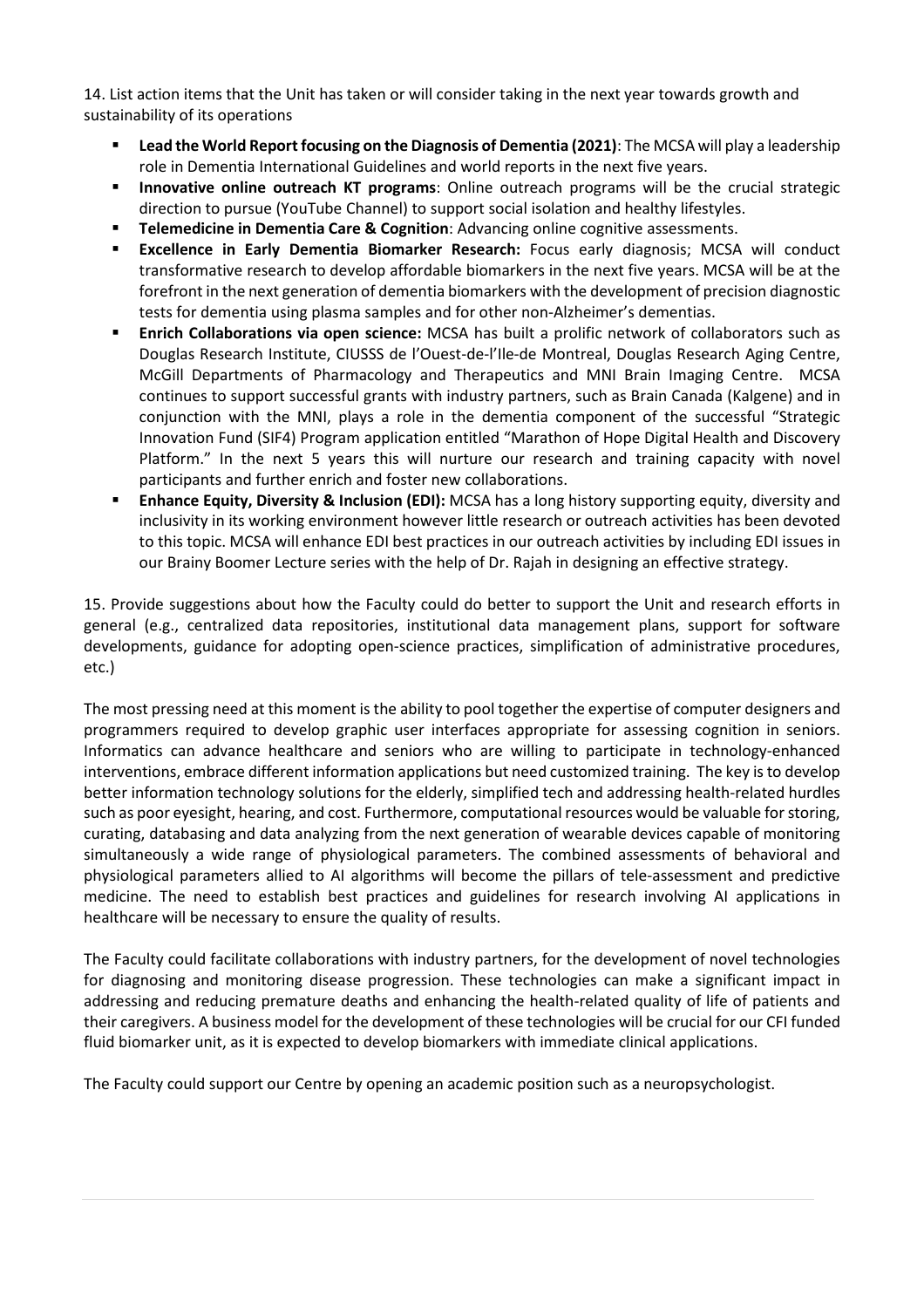# **Suggested Performance Indicators (non-exhaustive list)**

| <b>Appendix 1 - Quantitative Suggested Performance Indicators</b> |                                                                       |                                       |  |  |  |
|-------------------------------------------------------------------|-----------------------------------------------------------------------|---------------------------------------|--|--|--|
| <b>Activity</b>                                                   | Quantity                                                              | <b>Observation (page or link)</b>     |  |  |  |
| Number of Unit                                                    | Total: 55                                                             | http://mcsa.ca/index.php/annual-      |  |  |  |
| <b>Members</b>                                                    |                                                                       | report-2/                             |  |  |  |
| <b>Members affiliated</b>                                         | <b>Total Current Members: 67</b>                                      | http://mcsa.ca/index.php/annual-      |  |  |  |
| with MCSA                                                         | Affiliated with McGill Faculty of Medicine: 42                        | report-2/                             |  |  |  |
| Number of website                                                 | YouTube views: 2685<br>$\blacksquare$                                 | https://www.youtube.com/channel/      |  |  |  |
| hits and articles                                                 | YouTube subscribers: 89                                               | UC9q0DRFcb6cgJRskdwwKD1Q/vide         |  |  |  |
| downloaded                                                        | Facebook followers: 22                                                | <b>OS</b>                             |  |  |  |
|                                                                   | <b>Twitter followers: 33</b>                                          | https://www.facebook.com/MCSA20       |  |  |  |
|                                                                   | Website hits:                                                         |                                       |  |  |  |
|                                                                   |                                                                       | https://twitter.com/MCSA_Montreal     |  |  |  |
| Number of                                                         | 49 online Brainy Boomer Lectures & 32 online                          | http://www.aging.mcgill.ca/index.ph   |  |  |  |
| outreach activities                                               | Exercise for Senior's - Total Participants = 1731                     | p/brainy-boomers-lecture-             |  |  |  |
| and level of                                                      | Virtual McGill Employee Health Fair - Introduced                      | series/brainy-boomers-2020/           |  |  |  |
| engagement                                                        | free online Cognitive Training "S.N.A.P." = 560                       |                                       |  |  |  |
|                                                                   | viewers/booth                                                         | http://mcsa.ca/index.php/brainy-      |  |  |  |
|                                                                   |                                                                       | boomers-lecture-series/brainy-        |  |  |  |
|                                                                   |                                                                       |                                       |  |  |  |
|                                                                   |                                                                       | boomers-2021/                         |  |  |  |
|                                                                   |                                                                       | http://www.aging.mcgill.ca/index.ph   |  |  |  |
|                                                                   |                                                                       | p/mcgill-employee-health-fair/        |  |  |  |
|                                                                   |                                                                       |                                       |  |  |  |
|                                                                   |                                                                       | https://snap.research.mcgill.ca/user  |  |  |  |
|                                                                   |                                                                       | s/login                               |  |  |  |
| Number of                                                         | - 3 Virtual Health Workshops Health Day Virtual                       |                                       |  |  |  |
| workshops,                                                        | Events                                                                | https://publications.mcgill.ca/meden  |  |  |  |
| conferences or                                                    | - 4 Virtual International Conferences                                 | ews/2020/12/11/celebrating-35-        |  |  |  |
| seminars, and                                                     | 1 MCSA Anniversary Celebration (1985-2020)                            | years-of-achievement-at-mcgills-      |  |  |  |
| target audience                                                   | Press Releases: 2                                                     | research-centre-for-studies-in-aging/ |  |  |  |
|                                                                   | Journal Club: 14                                                      |                                       |  |  |  |
|                                                                   |                                                                       | https://reporter.mcgill.ca/ten-       |  |  |  |
|                                                                   |                                                                       | mcgillians-selected-as-canadian-      |  |  |  |
|                                                                   |                                                                       | academy-of-health-sciences-new-       |  |  |  |
|                                                                   |                                                                       | fellows/                              |  |  |  |
|                                                                   |                                                                       |                                       |  |  |  |
| Communication                                                     | - 4 Newsletters (April, August, November 2020 &                       | http://mcsa.ca/index.php/newslette    |  |  |  |
| within/outside the                                                | April 2021)                                                           | rs/                                   |  |  |  |
| Unit (e.g. email,                                                 | Triannual mail out (3900), bi-weekly emails                           |                                       |  |  |  |
| newsletters,                                                      | communicating/engaging with supporters                                |                                       |  |  |  |
| website, etc)                                                     | through newsletters, thank you letters (155                           |                                       |  |  |  |
| Governance                                                        | 8 MCSA Education Committee meetings (13                               | Question #9                           |  |  |  |
|                                                                   | members)                                                              |                                       |  |  |  |
|                                                                   | 35 MCSA Administration Meetings (6 members)                           |                                       |  |  |  |
|                                                                   | TNL Lab Meetings: Weekly (48)<br>$\overline{\phantom{a}}$             |                                       |  |  |  |
|                                                                   | Clinical Trial Meetings: (10)<br>$\overline{\phantom{a}}$             |                                       |  |  |  |
|                                                                   | Clinical Operations Meetings: Weekly (42)<br>$\overline{\phantom{a}}$ |                                       |  |  |  |
|                                                                   | Clinical Cohort Meetings: Weekly (35)                                 |                                       |  |  |  |
| Number of grants                                                  | Total: 5                                                              | http://mcsa.ca/index.php/annual-      |  |  |  |
| funded with at                                                    |                                                                       | report-2/                             |  |  |  |
| least 2unit PIs as                                                |                                                                       |                                       |  |  |  |
| co-applicants                                                     |                                                                       |                                       |  |  |  |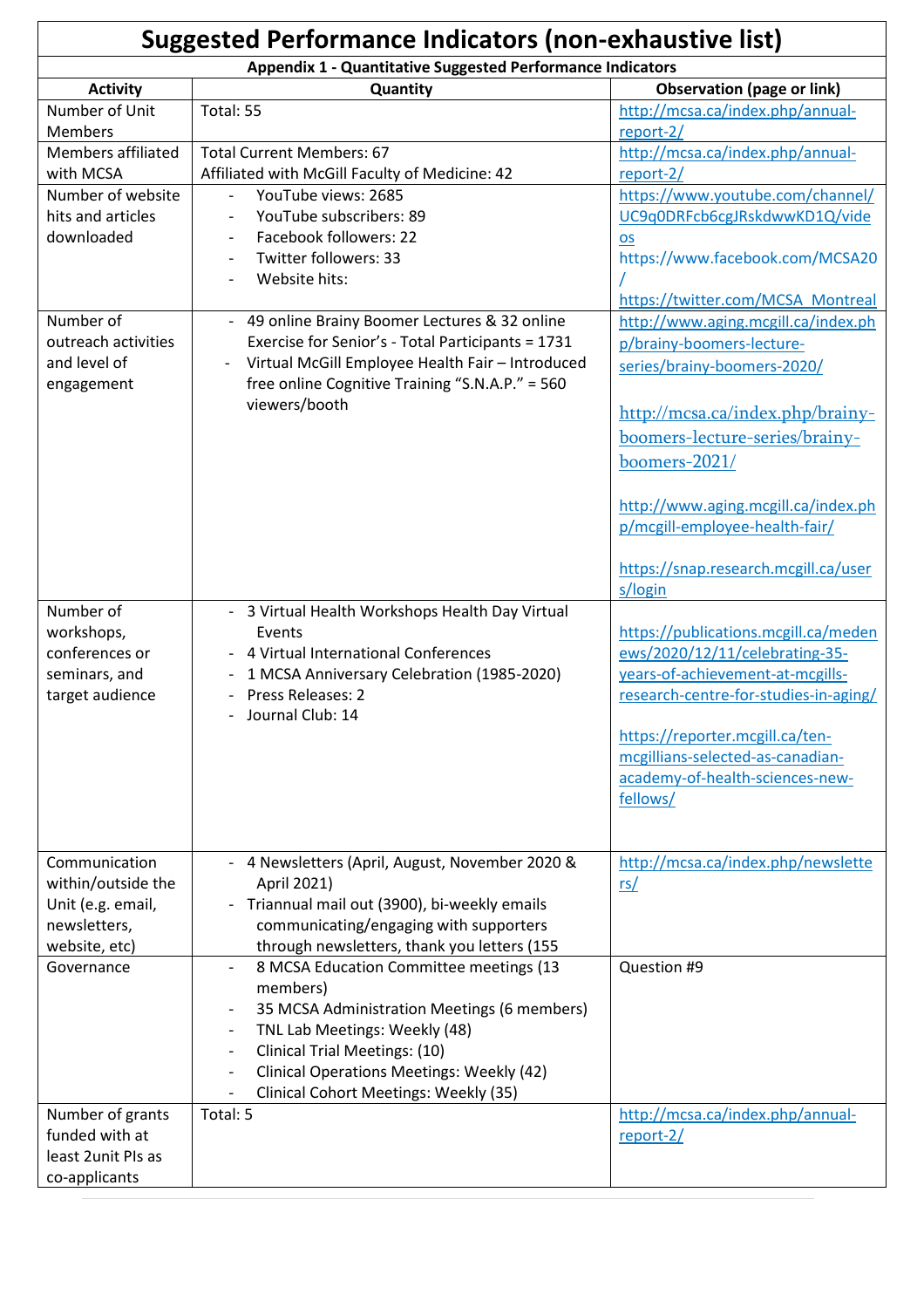| Travel awards                                                                                         | Total: 7                                    | http://mcsa.ca/index.php/annual-<br>report-2/ |
|-------------------------------------------------------------------------------------------------------|---------------------------------------------|-----------------------------------------------|
| Number of<br>publications co-<br>authored by at<br>least 2 Unit Pls, and<br>journal impact<br>factors | Publications by 2 or more core members = 70 | http://mcsa.ca/index.php/annual-<br>report-2/ |

## **Appendix 2 - Qualitative Suggested Performance Indicators**

Use of shared resources and facilities

- Brain imaging Centre at the Montreal Neurological Institute
- Brain imaging Centre at the Douglas Research Institute
- Phenotype Centre at the Douglas Hospital
- Histology Core Goodman Cancer Research Centre
- Genome Centre at McGill
- Laboratory for brain imaging
- CFI-funded Fluid biomarker unit Facility in conjunction with the Department of pharmacology and therapeutics (Rosa-Neto – Multhaup- Genge)

Research building capacity, or removing impediments to research

- The MCSA has created new and successful research collaborations with the Department of Endocrinology (Dr. Simon Wing) and Geriatrics (Dr. Jose Morais) of the MUHC, which generated 1M in research grants. This research capacity is creating novel research opportunities in the field of metabolic disorders and dementia.
- In conjunction with Dr. Gerhard Multhaup (Departments of Pharmacology and Therapeutics) and Dr. Angela Genge (MNI), we are building a CFI-funded fluid biomarker unit capable for developing and validating novel biomarkers. Although the PI is located at the Douglas, the analytical infrastructure will be in the Department of Pharmacology to facilitate R&D.
- Collaborations with the brain imaging center allowed the development of novel radiopharmaceuticals (Dr. Gassan Massarweh) and 7T MRI methods (Dr. Christine Tardif & Dr. David Rudko) for assessing tau pathology, neuroinflammation and epigenetic biomarkers for aging and dementia.
- Dr. Maiya Geddes has joined our research group opening new perspectives in our research in the field of decision making. There was a substantial enhancement of our working space capacity to recruit and enroll patients for clinical.

Multi-disciplinary collaborations

- Canadian Consortium on Neurodegeneration in Aging (CCNA; ~ CAN\$150K): multidisciplinary research using biomarkers, cognition, genetics.
- FRSQ team grant (CAN\$ 1.5M): In conjunction with Prof Tsuneyuki Ozaki (UDM) we investigate tera laser technologies for detecting protein aggregation in biofluids.
- ERA-NEURON Network: This European Funded (CAN\$ ~1M) initiative with Antwerp University and Julich research Centre develop novel methods of imaging reconstructions to examine synaptic activity in humans and animal model of neurodegenerative conditions.

Increased or new collaboration and partnerships as a result of Unit activities, and with different types of end users (e.g., industry, government and community groups

Research grants with Takeda for developing P2X7 tracers for Alzheimer's disease.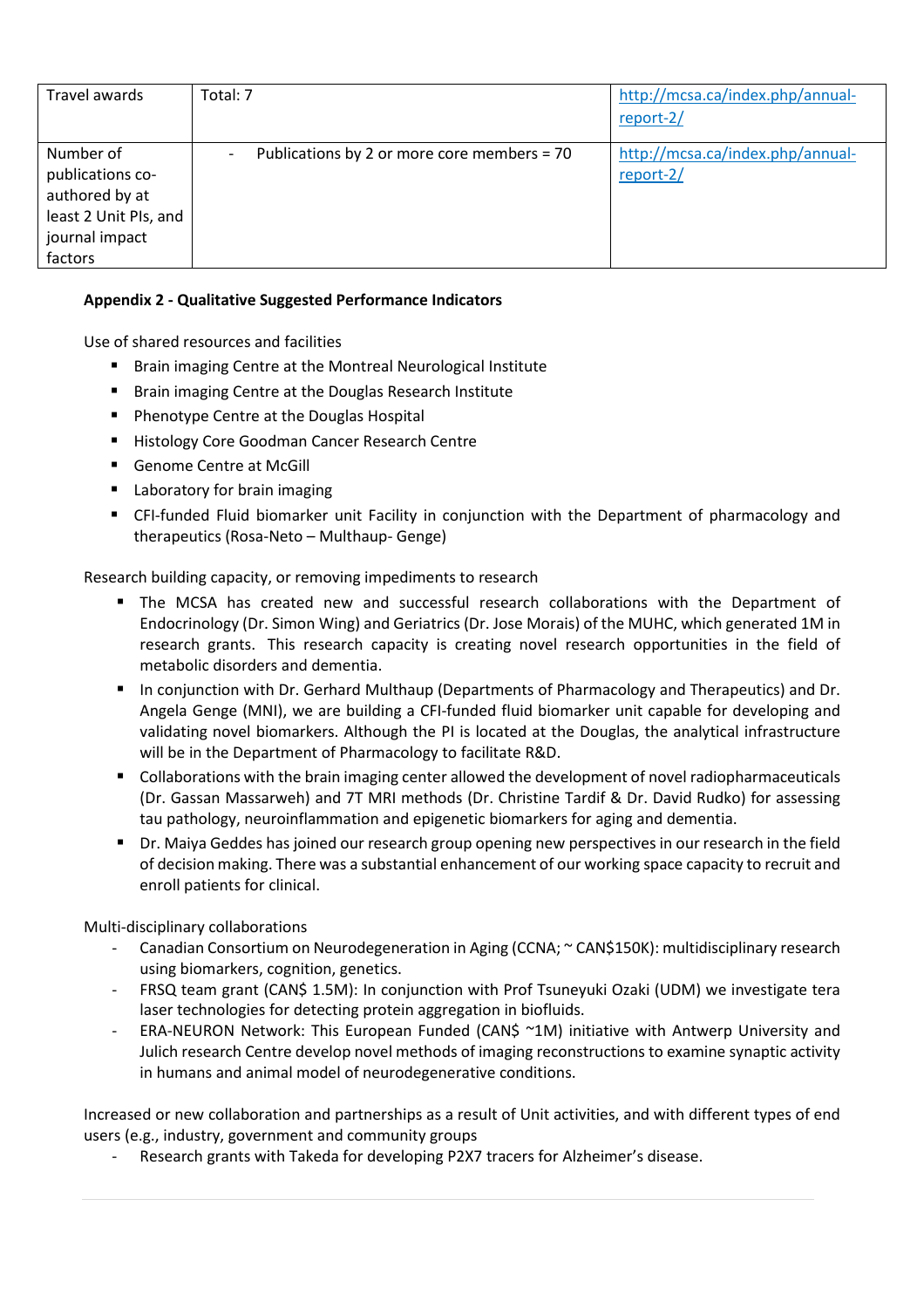- Research contracts with Jensen for developing radiosynthesis and analytical methods for PET [18F]JNJ-64413739.
- Collaboration with Merck and Cerveau radiopharmaceuticals for the development of the tau imaging agent [18F]MK6240.

What exceptional successes, if any, have occurred during the reporting period.

Zoom platform, Virtual BB Lectures, Exercise for Seniors, Nutrition for Seniors, 3 Health Day's, 35th Anniversary Celebration, Virtual Health Day McGill University -introduction revised free online Cognitive Training Prevention Program S.N.A.P., Development of Social Media, YouTube Channel, Twitter, Facebook, Website updated, enhanced the research and educational programs to create dynamic learning opportunities, enhancing and optimizing the provision of research services by making strategic investments in systems, staff and staff training . Social media has helped alleviate social isolation by connecting individuals twice a week for over 10 months. Acted like a support system during times of social distancing. Technology has enhanced so much giving us plentiful online forums for social interactions.

What disappointments, if any, occurred during the reporting period.

- 1. Clinical Trials loss of revenue.
- 2. Due to social distancing, in-person events cancelled, limited our fundraising capacities and community outreach decreased donations, need to focus harder on donor engagement and retention, need to plan better and to use intelligent prospecting techniques to recruit new followers and supporters.
- 3. Grants? The centre continues to perform well in obtaining funding.

New skills have been acquired as a result of research technology.

- Advancement in telemedicine, remote research tools and cognitive assessment online (S.N.A.P.).

Collaborations between other units at McGill and Internationally.

- The MCSA in conjunction with the Ludmer Center (Dr. Yasser Iturria) started the McGill Aging Research Community e-meetings (e-MARC meetings) to further promote innovation and partnership within McGill and internationally.
- Dr. Natasha Rajah, Chair of the Douglas Equity, Diversity, and Inclusion (EDI) will guide us with EDI best practices to develop E-versions of Brainy Boomers lectures specially designed with equity and diversity inclusion.
- Partnership with the McGill Dementia Education Program (DEP) in the writing of the World Alzheimer Report 2021 on the diagnosis of dementia on behalf of Alzheimer Disease International.
- MCSA initiated in 2019 the 5<sup>th</sup> CCDTD and we are making possible the dissemination of guidelines in A&D-TRCI with publications under special topics.
- MCSA initiated with Alzheimer Society of Canada the ASC Task Force on Dementia Care Best Practices for COVID-19 with major contributions from Dr. Maiya Geddes and Dr. Paolo Vitali.
- Partnership with researchers in Sweden and the University of Pittsburgh for the validation of plasma ptau isoforms as biomarkers for AD pathology in symptomatic patients.
- Partnership with Singapore with study funded by the Alzheimer's Association with researchers Dr. Kok Pin Ng and Dr. N. Kandiah.
- Partnership with Japanese scientists in Fukui setting up a TRIAD-like Cohort.
- The MCSA coordinates DIAN-CANADA. We have maintained our cohort of families with autosomal dominant mutations and have peer-reviewed funding to initiate the DIAN-TU cognitive run-in as a prelude to new clinical trials using novel anti-tau therapies. Results of the RCT using two anti-amyloid monoclonal antibodies are being published.
- The MCSA initiated COVID-Related surveys with instrument development, with Dr. Suzanne King.

Development of tools, software, databases